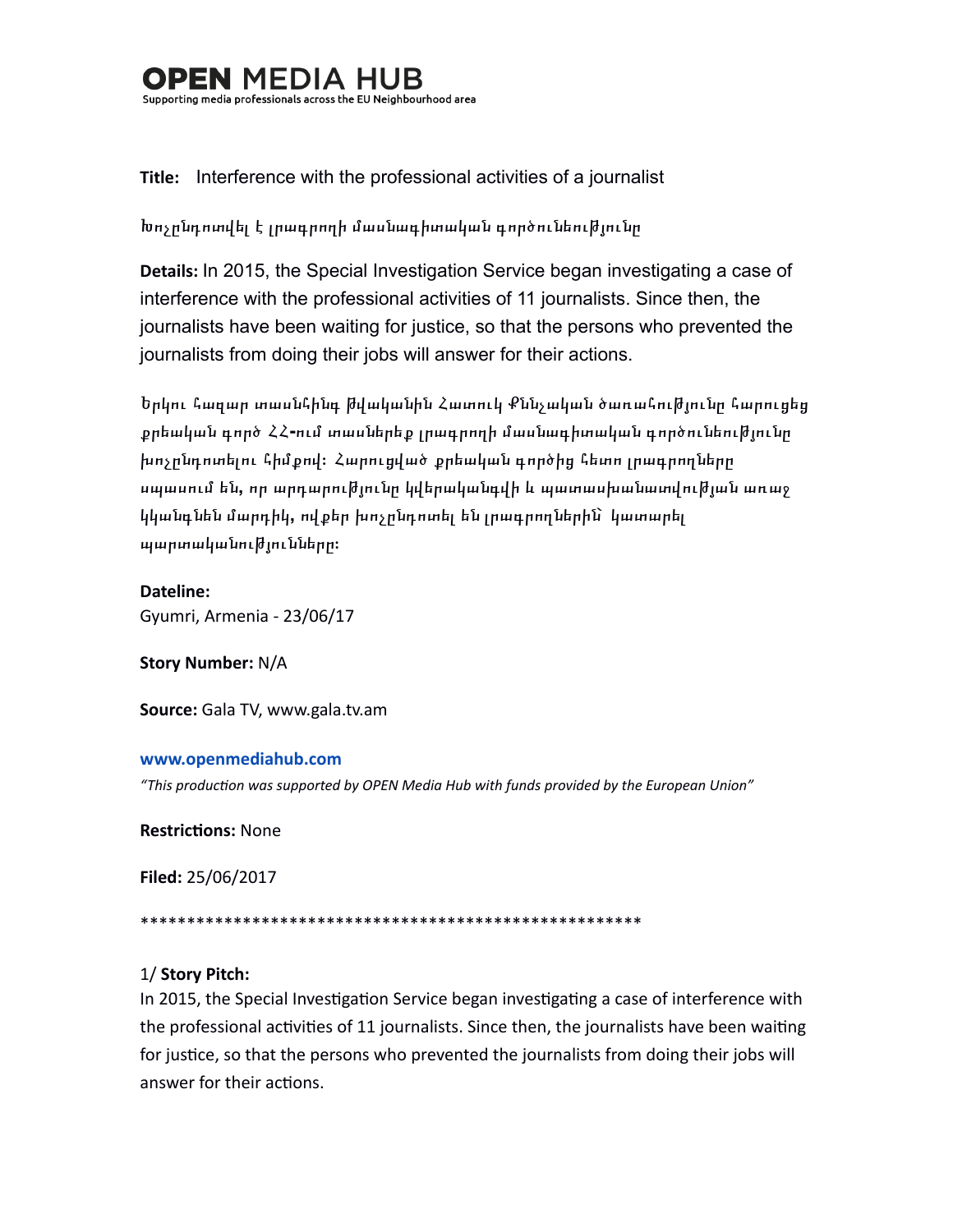# **OPEN MEDIA F**

Supporting media professionals across the EU Neighbourhood area

Երկու հազար տասնհինգ խվականին Հատուկ Քննչական ծառահուխյունը հարուցե<u>ց</u> քրեական գործ ՀՀ**-**ում տասներեք լրագրողի մասնագիտական գործունեությունը խոչընդոտելու հիմքով։ Հարուցված քրեական գործից հետո լրագրողները սպասում են, որ արդարու**թյունը կվերականգվի և պատասխանատվու**թյան առաջ կկանգնեն մարդիկ**,** ովքեր խոչընդոտել են լրագրողներին՝ կատարել պարտականությունները։

**2/ Shot list:**

### **3/ Script:**

Police officers have interfered with the professional activities of a journalist and used violence against him. The Special Investigation Service began investigating this case back in 2015 when protesters blocked Baghramyan Avenue.

Paylak Fahradyan. "A protest march from Azatutyun Square toward Baghramyan Avenue began on June 23. However, police blocked the road and prevented the citizens from reaching Bagramyan 26, the residence of [President] Serzh Sargsyan.

I was standing right here. You can see in the footage that we were here, the journalists, many cameras were filming from here. Plainclothes police officers were standing behind us. When they turned on the water cannons, and the protesters remained seated, they began to surround us".

Along with 13 other journalists, Paylak Fahradyan was taken to the police station. He says that the order for his detention was given by then-Head of Police Ashot Karapetyan. There is a recording to prove this. It was turned over to law enforcement. The case also includes video where one can see the faces of the plainclothes officers using violence.

Paylak Fahradyan: "Ashot Karapetyan was head of police at the time. You can hear his voice. Here I speak to him, when they try for the second time to take me to the station. I ask him, Mr Karapetyan, what's going on, they are beating up journalists and arresting. We can hear him saying something that's in the recording, he says "take him away", and after this they use brutal force to push me into the police car.

To learn about progress in his case, he goes to the office where lawyer Nikolay Baghdasaryan works.

Paylak Fahradyan: "Mr Baghdasaryan, I would like to know the news about my case".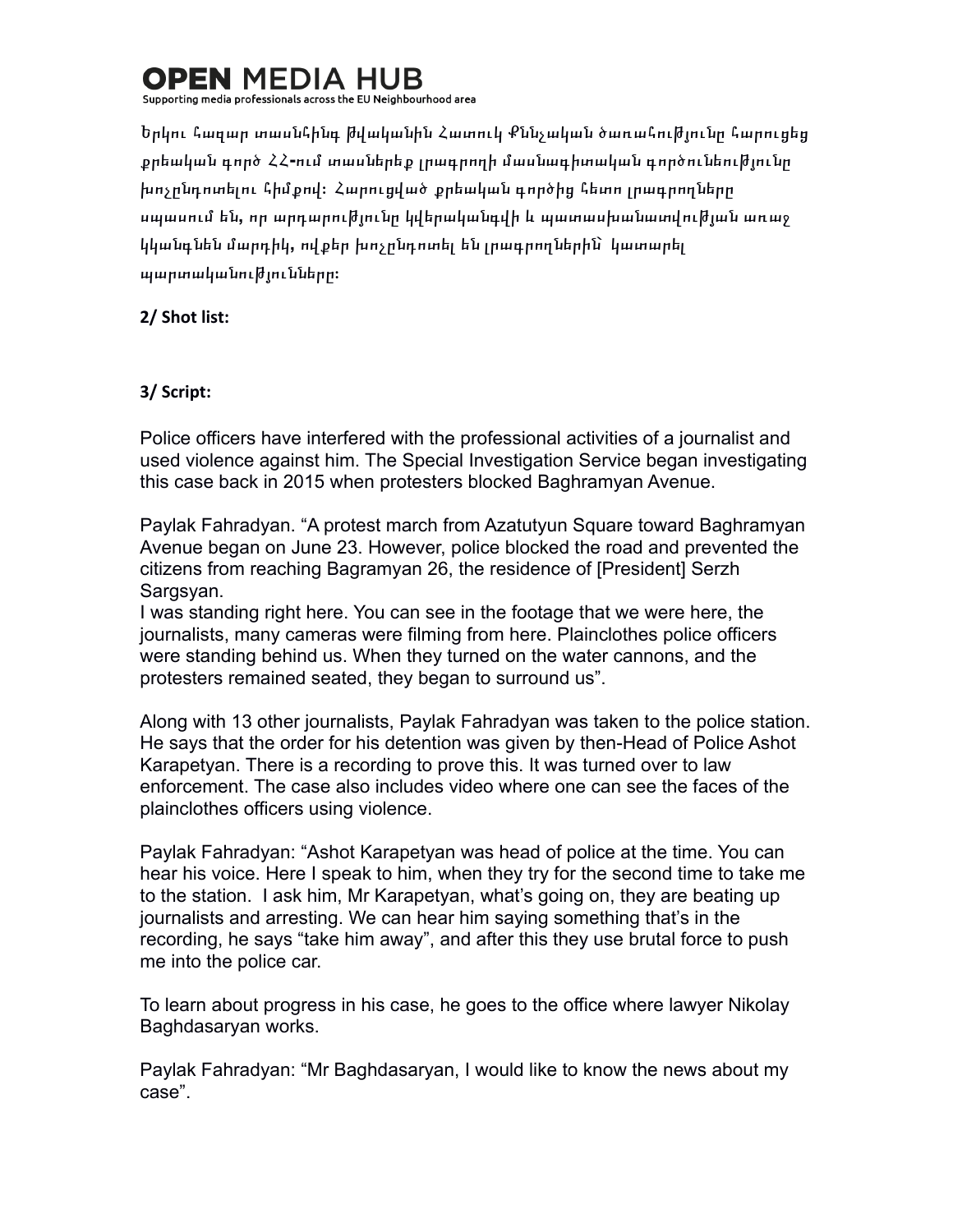## **OPEN MEDIA HI**

Supporting media professionals across the EU Neighbourhood area

The lawyer doesn't even remember where he put the folder with Paylak's case, because he hasn't opened it for seven months. The case won't be solved, he explains, because it is political.

Nikolay Baghdasaryan: An expertise was appointed in your case, and its results are still unknown. Every case that has political implications also includes political explanations of why they are unable to solve it. It is necessary that officials responsible for it resign, this is the normal practice in normal countries. It means that as long as the head of police is the same person, there can be no objective investigation".

The number of abuses against journalists in Armenia is not going down. The reason is politics, Even though courts are formally independent, and Armenia has signed numerous European conventions, nevertheless, law enforcement bodies do the bidding of the authorities.

Ոստիկանները խոչընդոտել են լրագրողի մասնագիտական գործունեությունը՝ նրա նկատմամբ բռնուխյուններ գործադրելով։ Հատուկ քննչական ծառայուխյունը նման հատկանիշներով քրեական գործ էր հարուցել դեռ երկու հազար տասնհինգ թվականին, երբ ցուցարարները փակել էին Բաղրամյան պողոտան։

Փալլակ Ֆահրադյան. «Հունիսի քսաներկուսից սկսվեց բողոքի երխ Ազատուխյան հրապարակից դեպի Բաղրամյան քսանվեց։ Սակայն ոստիկանները փակեցին ճանապարհը՝ թույլ չտալով քաղաքացիներին հասնել Բաղրամյան քսանվեց, որտեղ Սերժ Սարգսյանի նստավայրն է։

Ես կոնկրետ կանգնել եմ հենց այստեղ։ Կադրերում էլ կա, որ մենք այստեղ էինք` լրագրողներով, բազմաթիվ տեսախցիկներ էին այս կողմից աշխատում։ Իսկ ոստիկանները, ով քեր քաղաքացիական հագուստով էին, իրենք գտնվում են թիկունքում։ Երբ որ ջրցան ﬔքենան գործի դրվեց և ցուցարարները ﬓացին իրենց տեղում նստած, նրանք սկսեցին շրջափակել»։

Տասներեք լրագրողների թվում Փայլակ Ֆահրադյանին ևս բերման են ենթարկել ոստիկանուխուն։ Պատմում է, որ իրեն բերման ենխարկելու հրաման տվել է Երևանի՝ այն ժամանակ ոստիկանապետ Աշոտ Կարապետյանը։ Սա հաստատող ձալնագրություն կա։ Ներկայացրել են իրավապահներին։Գործին կցված են նաև տեսանյութեր, որտեղ երևում են, թե ովքեր են բռնություններ գործադրող քաղաքացիական հագուստով ոստիկանների դեմքերը։

Փայլակ Ֆահրադյան.«Երևանի ոստիկանապետն այն ժամանակ Աշոտ Կարապետյանն էր։ Նրա ձայնն է լսելի։ Ես դիմում եմ այնտեղ իրեն, երբ ինձ փորձում են երկրորդ անգամ բերման ենթարկել։ Նրան հարցնում եմ, թե պարոն Կարապետյան, այս ինչ է կատարվում, լրագրողներին են ծեծում, լրագրողներին են բերման ենխարկում, և իր կողմից լսվում է հետևյալ արտահայտուխյունը, որը ֆիքսված է, նա ասում է՝ «տարեք դրան» արտահայտությունը և դրանից հետո ինձ բռնի ուժով նստեցնում են ոստիկանական ավտոմեքենա»։